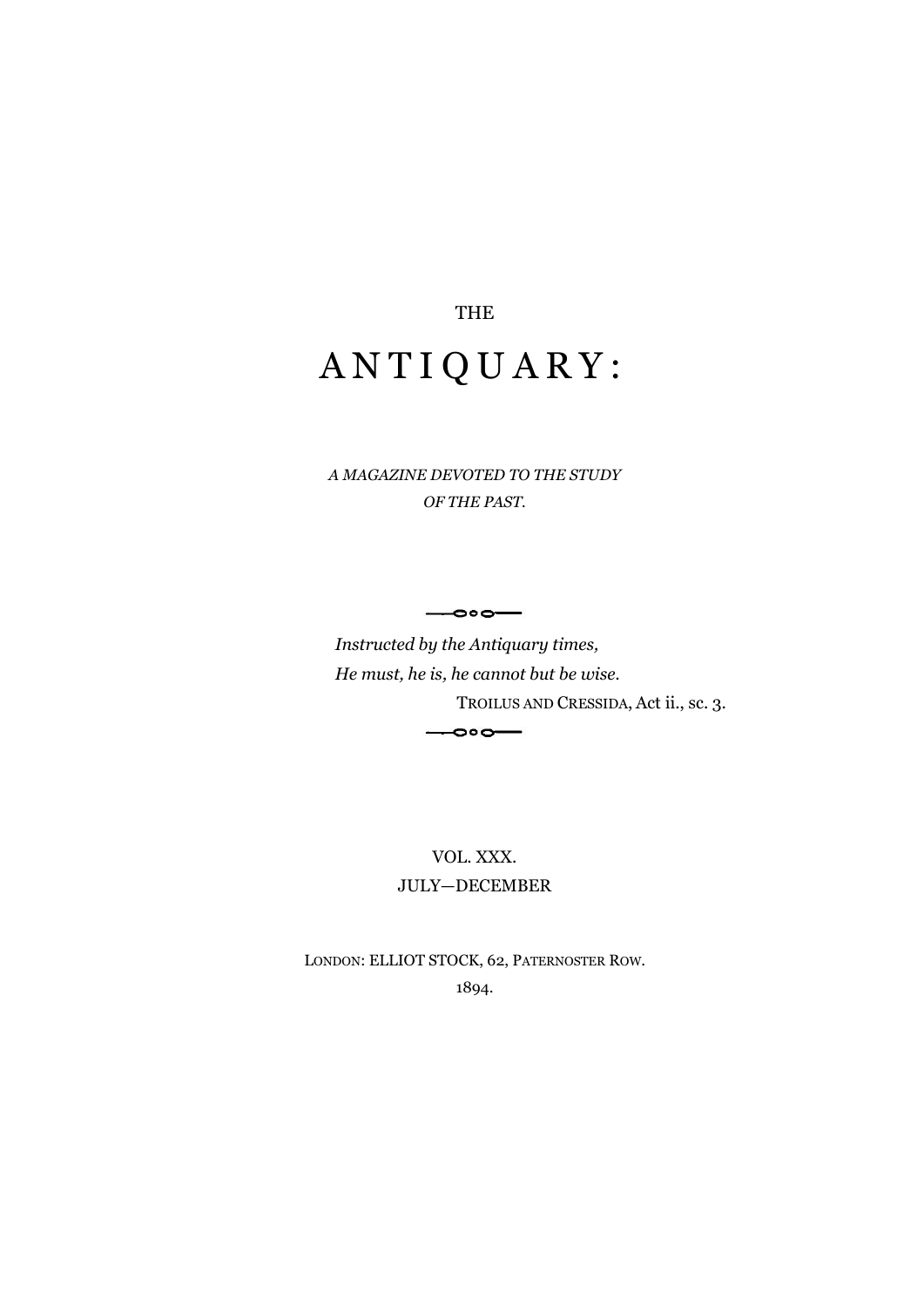

The Tissington MSS and the Rebellion of '45. \* By [R. M. G](http://books.google.com/books?id=8sexckEMeycC&lpg=PA25&ots=xYkHZa_tRM&dq=%22Manchester%20Magazine%22%201745&pg=PA22#v=onepage&q=%22Manchester%20Magazine%22%201745&f=false)RIER.

 $\overline{\bullet}$ 

N the old and picturesque hall at Tissington there is preserved a **Reference to the collection** of historical and preserved a large collection of historical documents of very great interest and value. They have lately been examined in detail by the Royal Commission on Historical Manuscripts, and part of them for the first time made public. It is from a small portion only of the documents thus calendared that the present paper has been written, and the FitzHerbert collection is large enough to provide material for several other papers of great interest.

With the many notices of the earlier years of the present century and the later years of the last the Commissioners express a hope to deal at some future time. As yet they have only reported fully on the following four classes, which deal with the latter half of the seventeenth and the first half of the eighteenth centuries.

- 1. Letters of, and orders signed by, Monck, the general who did more than anyone else to bring about the Restoration.
- 2. Private correspondence of George Treby, afterwards Lord Chief Justice. The news letters are interesting, and many of the writers are of note. Among them may be named the infamous Titus Oates, and the famous Bishop Burnett, William Penn, and John Locke.
- 3. The Popish Plot documents, which also must have belonged to Treby, as he was Chairman of the Committee of Secrecy, and in other official positions at the time. How they came to Tissington does not appear.

<u>.</u>

In the first twenty letters of this third class we have an unusually curious and interesting set of documents, for they are evidently the original letters of the secret correspondence between the Courts of France and England in the latter part of the reign of Charles II. Ciphers are made use of in these letters, and the body of each letter seems to have been written with sympathetic ink, probably with lemon juice, which having been once brought to light by being held before the fire is still legible, though oftentimes faint. Sometimes the whole of a letter has been written in this light brown ink; sometimes the secret writing occurs as a part only of a letter, of which the rest is written in common black ink upon ordinary harmless topics; sometimes it appears as interlineations throughout a letter written with common black ink.

It seems probable that these were the actual letters which were seized in the house of Colman, the Duchess of York's secretary, and made use of in his prosecution.

4. The fourth class of manuscripts is the one which at present most concerns us. It consists of a series of letters written at the end of 1745-46, describing the Young Pretender's march upon England, some of the skirmishes which took place, the feeling of the inhabitants at various points, the means of defence adopted, and many other details, altogether forming a most graphic picture of a critical time. Perhaps of no district of England are more graphic details given than of our own immediate neighbourhood, and as these Tissington letters have never before been made public, it is hoped the following extracts from them will be of interest, and will add something to previous knowledge of local history.

Of course there is no need to give any detailed account of the Young Pretender's rebellion. The general history of his romantic and daring expedition is sufficiently well known to enable us to pass over the earlier portion of his famous march into England,

This paper was recently read before the Denstone College Archæological Society.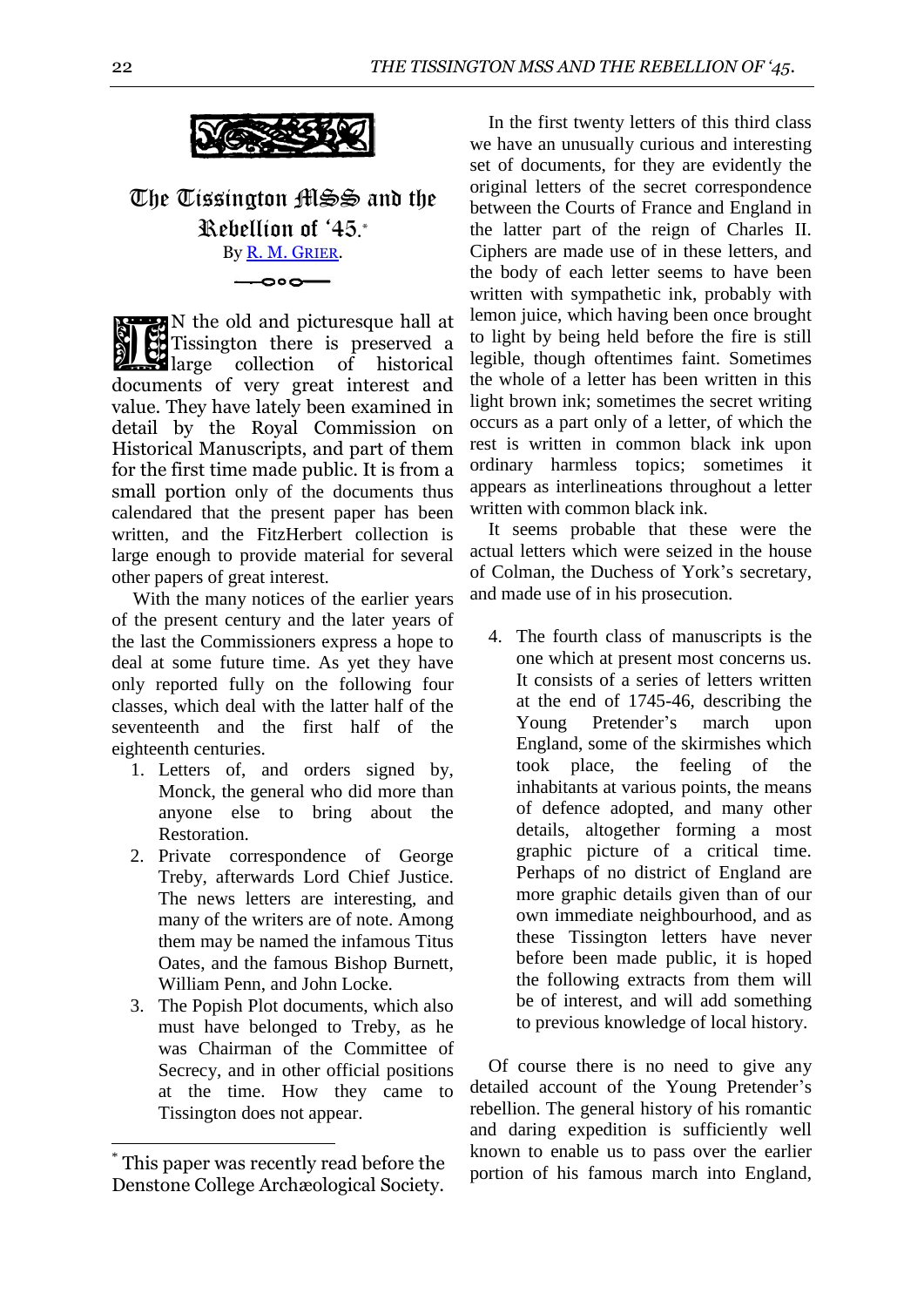and it will be enough if we meet him on the borders of Staffordshire. He marched along the ordinary route from Macclesfield to Leek, where he arrived on December 3.

Throughout the long journey from Scotland, Charles Edward had striven to keep his followers from alienating the sympathies of the inhabitants of the English counties through which they had passed. Discipline was enforced as rigidly as possible, and orders were issued that looting and plundering were to be sternly repressed. These regulations were carried out with very considerable completeness, and surprisingly little animosity was shown by the countrypeople as they passed along. But on the other hand, absolutely no active sympathy towards them was evinced. The attitude of the nation was one of mere negation, though this very apathy was at one time a serious danger to the Government. Added to this source of danger was the feeling of mystery which accompanied the Pretender's movements, and which ultimately developed into the extraordinary panic which gave the name of "Black Friday" to the day of its greatest culmination.

The mystery which hung over the advancing army originated probably in the amazing ignorance which prevailed of the habits and manners of Scotsmen of that date.

The Highlanders were regarded much as most people now think of a South Sea Islander. They were thought by Englishmen to be savages and cannibals, and strange stories are told of the hiding away of children along their line of march.

The defective means of intercommunication only heightened the mystery. The Tissington letters show this very plainly. The "rebells" are now reported to be at one place and now at another, and nothing certain can be ascertained apparently as to the present movements or future intentions of the visitors.

As they won their way southwards they seem to have grown on the one hand more confident, and on the other less orderly. "They marched at a prodigious rate." "Several marched all night," and "in high to Ashbourne, where he arrived at three

spirits." Wild rumours spread abroad. "There were several Manchester gentlemen that joined the rebels, who informed me that 20,000 French were actually landed in England, which account came to the Pretender this morning (not to be credited); they are full of money, they give out they are 20,000, and one-fifth more which follows them."

To oppose them Cumberland was collecting an army. He got it to Stone, supposing the Pretender was bound for Wales. Thence he advanced to Stafford. A little later he had to remove to Lichfield, that he might cover the high road to London. The Duke of Devonshire had collected forces at Mansfield. The valour of these troops was not actually put to the proof, perhaps fortunately. A letter from Mansfield, December 6, says, "We were much alarmed here last night with a report of the rebels being within a few miles of this place. The Derbyshire forces left us in no small hurry and confusion, *which contributed a good deal to encrease the allarm."*

Such was the state of the country and its inhabitants when Charles Edward entered Leek at nine o'clock on the morning of December 3. They are reported as "determined to make the best of their way to London." The letter of that date, written from "Warslow, five miles from Leek," says "they were yesterday pushing for Wales, but took the sudden turn, as I guess to avoid the Duke of Cumberland's army. I expect they will march for Ashbourn for Darby, but hope the army will be able to give 'em battle soon." The inhabitants of Leek were, however, prepared for the visit in spite of the Pretender's sudden change of plans, as the postscript to the above letter says "the Duke of Cumberland sent sixteen men to Leek, to order the people to get their effects and send him an express on their approach, and he would attack them there." But Charles Edward continued to outwit him. Instead of London his immediate object was Derby, between the forces of Cumberland and Devonshire. He at once proceeded therefore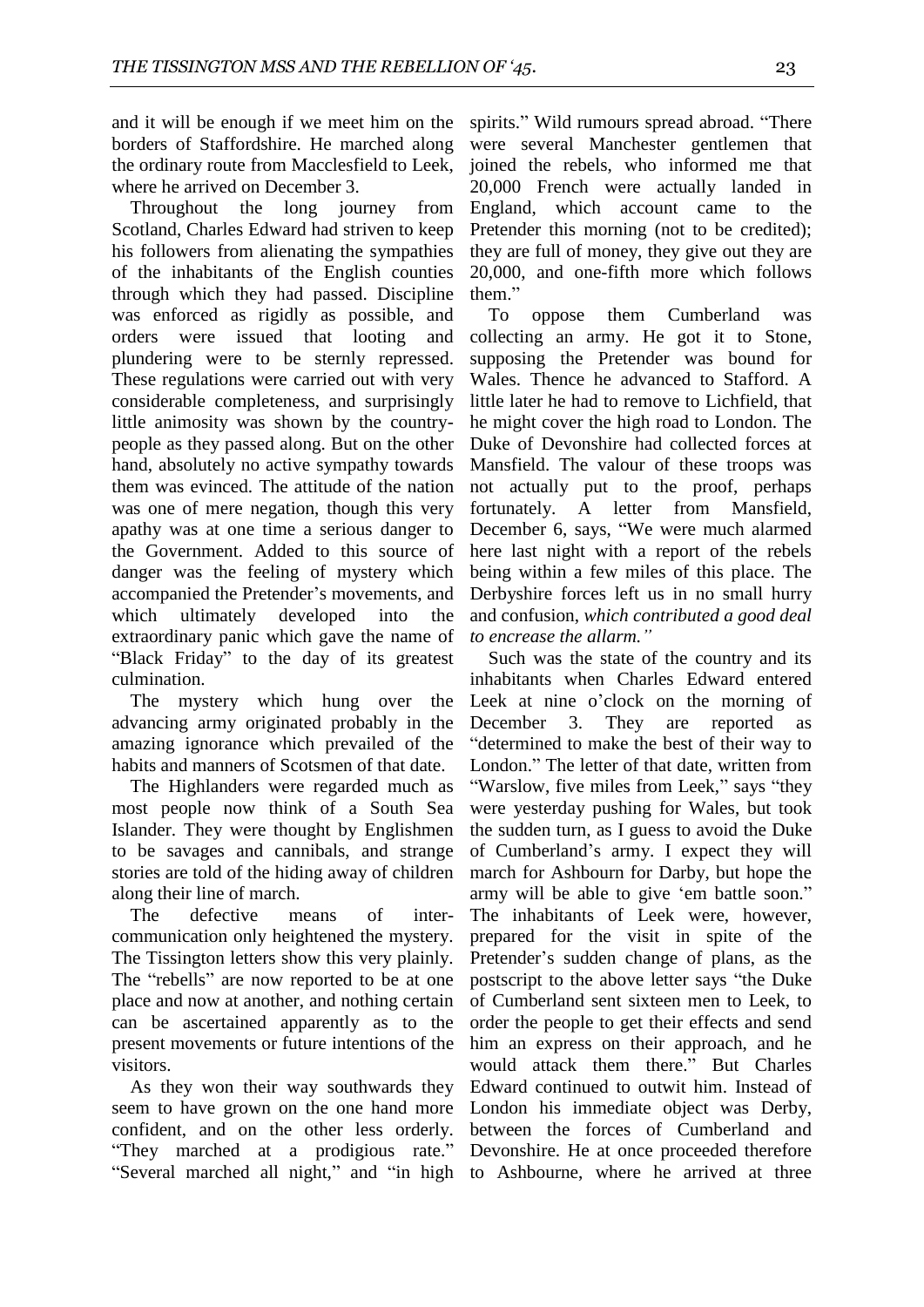o'clock on the same day, having on his way "surprised and taken prisoners 11 Light horse belonging to his Grace of Kingston, one of which is an officer, and seven Light horse belonging to his Grace of Cumberland, that the men have their hands tied behind them, and are obliged to march with the rebels." These soldiers were probably scouts, and their capture was important, as it apparently frustrated Cumberland's design of attacking the rebels in the Leek and Ashbourne district, and enabled Charles Edward to pass safely by the Duke, though a letter of December 4 says, "it's supposed the King's army wasn't above eight or ten miles from 'em."

But the haste with which the Pretender was now marching, rendered necessary probably by the gathering troops, was beginning to tell on his followers. We now read "People who now are in this house (at Warslow), who have seen them at Macclesfield, say they seem lame with their march and cramble much. . . . No baggage come up. This looks well."

Our documents add nothing to our previous knowledge of the Pretender's reception at Ashbourne. On Thursday, December 5, our Warslow correspondent reports, "The rebells were the last night at Derby, Ashbourne, and Wirksworth. It's thought their route is southward by Nottingham or Loughborough." Evidently they were getting scattered, and the strict discipline was already relaxing. However, Derby was entered with great state. As is so well known, it was here that the momentous resolve was taken to retreat. Our letters give no details of the visit to Derby, but bring before us very vividly the rapidity with which the decay in discipline, of which traces had already been seen, now set in. One of the letters reports "there was not above 3,000 well-armed, the others with rusty guns and a brace of pistols each man, the boys pitchforks."

Charles's army evidently very much resembled Falstaff's "ragged regiment" But he himself was wholly confident of success. However, his advisers thought otherwise, and the retreat began on the morning of December 6. On that day they marched back

to Ashbourne. Next day, the 7th, they reached Leek in miserable plight, "much dispirited and tir'd with marching." We have a couple of letters which very distinctly picture to us the disjointed condition of straggling disorder into which they had fallen. The first says, "At one o'clock yesterday morning the rebels began to march from Ashburn, Leek Road. Parties continued marching till seven, when the artillery moved. The Pretender went about seven. They plundered very much, were more abusive than in their first visit, and lived altogether on free quarter." The second says, "By an express just arrived (Sunday evening, December 9), from Leek, I have the following particulars. A thousand rebels marched last night from thence for Macclesfield; at six this morning the remaining body began to march the same way. At eight the artillery marched. A coachand-six, with about 40 horse, left Mr. Mills's house about eleven. Twelve horsemen returned presently into town demanding horses at three or four places, and threatening to shoot people if not produced. After an hour's search left the town. Mr. Mills's, Mr. Lockett's, and the houses of the principal inhabitants . . . have been totally stripped and plundered, taking their linen apparell and everything valuable, and ransacked and disfigured houses entirely. Mr. Lockett, sen., was detained prisoner a time, and ordered to be shot if he did not produce his son. It is apprehended these outrages arise from the town apprehending two rebels who stayed after the rest in their first visit to steal horse, and were sent to Stafford jail."

This fortunately takes the main body safely out of Staffordshire. When immediate success ceased, at once the tide of misfortune began to flow. The country people began to awaken from their apathy, and to pluck up courage to attack any stragglers. There remains a curious relic of one of these at the Ship Inn at Swythamley, through the rugged neighbourhood of which the rebels struggled rather than marched. It consists of an original copy of the *Manchester Magazine* for December 24, 1745. It is said to have been